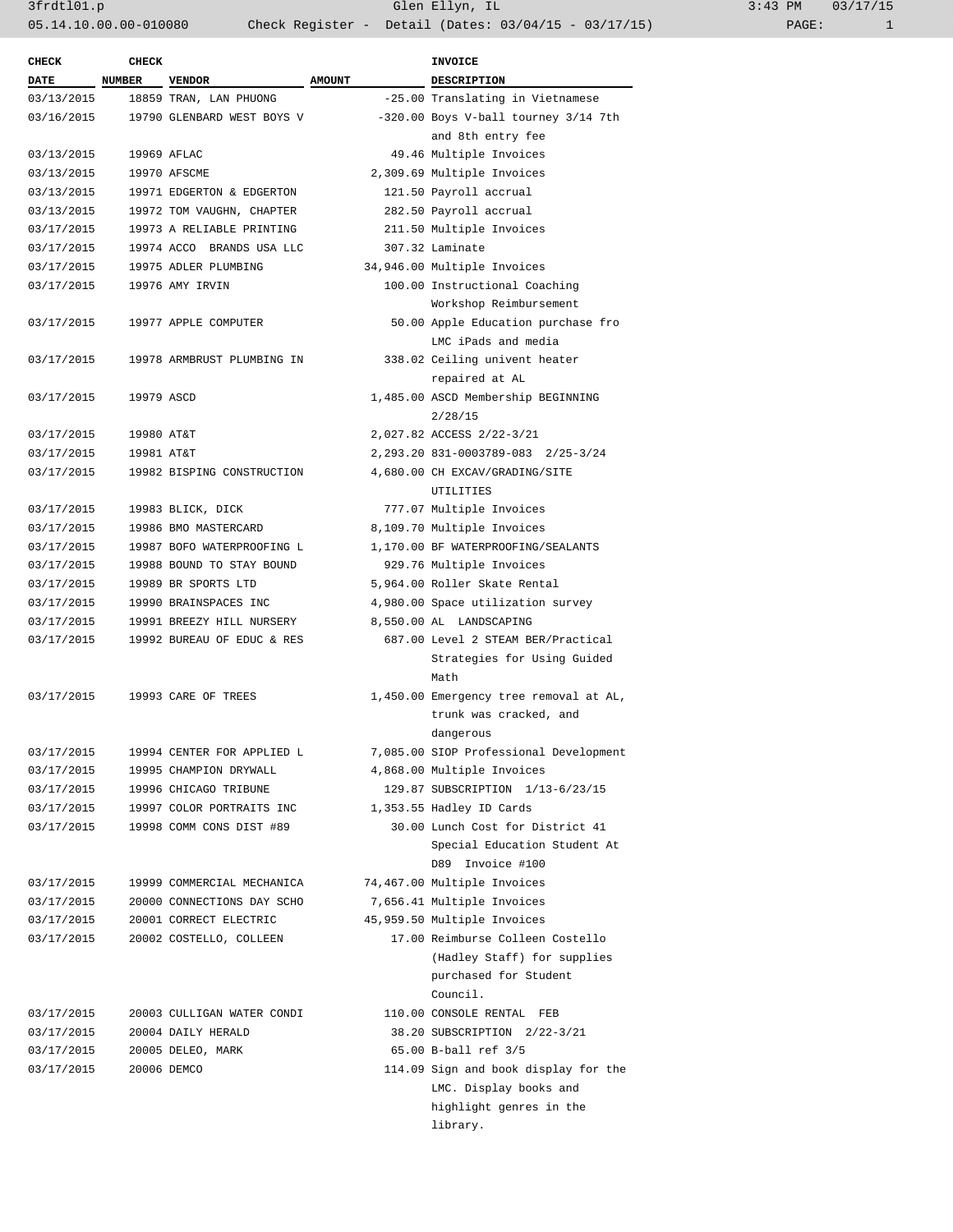3frdtl01.p Glen Ellyn, IL 3:43 PM 03/17/15 05.14.10.00.00-010080 Check Register - Detail (Dates: 03/04/15 - 03/17/15) PAGE: 2

| <b>CHECK</b> | <b>CHECK</b>  |                            |               | <b>INVOICE</b>                       |
|--------------|---------------|----------------------------|---------------|--------------------------------------|
| DATE         | <b>NUMBER</b> | <b>VENDOR</b>              | <b>AMOUNT</b> | DESCRIPTION                          |
| 03/17/2015   |               | 20007 DICK BLICK           |               | 155.20 art supplies                  |
| 03/17/2015   |               | 20008 DIDAX CORP           |               | 799.36 Math Specialist Supplies      |
| 03/17/2015   |               | 20009 DIVERSIFIED OFFICE C |               | 810.00 Custodial sub services for    |
|              |               |                            |               | Churchill School (5) & Forest        |
|              |               |                            |               | Glen (1) six days total              |
| 03/17/2015   |               | 20010 DOTSON, WAYNE        |               | 65.00 B-ball ref 3/5                 |
| 03/17/2015   |               | 20011 DUGAN, LYNN          |               | 100.00 3/25/15 PBL expert            |
| 03/17/2015   |               | 20012 DUPAGE ROE           |               | 175.00 Du Page County Regional       |
|              |               |                            |               |                                      |
|              |               |                            |               | Office of Education Workshop         |
|              |               |                            |               | - Performance Evaluation             |
|              |               |                            |               | Reform Act (PERA) Feb. 4th -         |
|              |               |                            |               | Michelle Gallo Invoice               |
|              |               |                            |               | #12332                               |
| 03/17/2015   |               | 20013 DUPAGE SECURITY SOLU |               | 254.00 HD SERV CALL                  |
| 03/17/2015   |               | 20014 ECKWALL, JAMES W     |               | 30.00 PIANO TUNING- BALANCE DUE      |
| 03/17/2015   |               | 20015 ELIM CHRISTIAN SERVI |               | 4,666.08 February Tuition for D41    |
|              |               |                            |               | Student Invoice #147919              |
| 03/17/2015   |               | 20016 EVEREST SNOW MANAGEM |               | 3,179.00 Multiple Invoices           |
| 03/17/2015   |               | 20017 FEDERAL EXPRESS      |               | 95.66 POSTAGE                        |
| 03/17/2015   |               | 20018 FOLLETT SCHOOL SOLUT |               | 7,463.11 Multiple Invoices           |
| 03/17/2015   |               | 20019 FOURTH CLIFF ADVENTU |               | 3,960.00 Replaced damaged and unsafe |
|              |               |                            |               | wall pads at Hadley gym B's          |
|              |               |                            |               | climbing wall. Fourth Cliff          |
|              |               |                            |               | Adventure 3939 N. Oakley Ave.        |
|              |               |                            |               | Chicago, IL 60618                    |
|              |               |                            |               | $773 - 844 - 4652$                   |
| 03/17/2015   | 20020 FQC     |                            |               | 120,576.00 Multiple Invoices         |
| 03/17/2015   |               | 20021 FRANCZEK RADELET & R |               | 10,116.06 Multiple Invoices          |
| 03/17/2015   |               | 20022 GEHL, MARK           |               | 65.00 B-ball ref 3/12                |
| 03/17/2015   |               | 20023 GLENBARD WEST BOYS V |               | 320.00 Boys V-ball tourney 3/14 7th  |
|              |               |                            |               |                                      |
|              |               |                            |               | and 8th entry fee                    |
| 03/17/2015   |               | 20024 GLENOAKS THERAPEUTIC |               | 2,603.55 February Tuition for D41    |
|              |               |                            |               | Student Invoice #TDS-N 6808          |
| 03/17/2015   |               | 20025 GRAPHICS PLUS INC    |               | 719.45 Postcard for registration     |
| 03/17/2015   |               | 20026 GREAT LAKES CLAY     |               | 179.69 General Art                   |
| 03/17/2015   |               | 20027 HEALTH MANAGEMENT SY |               | 55.44 Employee Assistance            |
|              |               |                            |               | Program/Adjust to reflect            |
|              |               |                            |               | employee count                       |
|              |               |                            |               | 03/01/15-03/31/15                    |
| 03/17/2015   |               | 20028 HEINEMANN            |               | 136.20 Multiple Invoices             |
| 03/17/2015   |               | 20029 HELLER, JUDY         |               | 100.00 Instructional Coaching        |
|              |               |                            |               | Workshop Reimbursement               |
| 03/17/2015   |               | 20030 HURT, MARCIA         |               | 65.00 V-ball ref 2/25                |
| 03/17/2015   |               | 20031 ICE MOUNTAIN SPRING  |               | 82.36 FG MAR WATER                   |
| 03/17/2015   |               | 20032 IDPH-VISION & HEARIN |               | 240.00 Vision and Hearing Re         |
|              |               |                            |               | Certification for the                |
|              |               |                            |               | following staff members:             |
|              |               |                            |               | Patricia Rowland Claudia Rio         |
|              |               |                            |               | Karen Pfaff Rose Schoening           |
|              |               | 20033 ILLINOIS CENTRAL SCH |               | 69,367.26 FEB TRANSPORTATION         |
| 03/17/2015   |               |                            |               |                                      |
| 03/17/2015   |               | 20034 KAGAN & GAINES INC   |               | 1,868.00 Multiple Invoices           |
| 03/17/2015   |               | 20035 KELLAM, CHRISTINA    |               | 100.00 Instructional Coaching        |
|              |               |                            |               | Workshop with Jim Wright             |
|              |               |                            |               | Registration Reimbursement           |
| 03/17/2015   |               | 20036 LA FORCE             |               | 2,102.00 Multiple Invoices           |
| 03/17/2015   |               | 20037 LAKE SHORE GLASS & M |               | 11,630.00 Multiple Invoices          |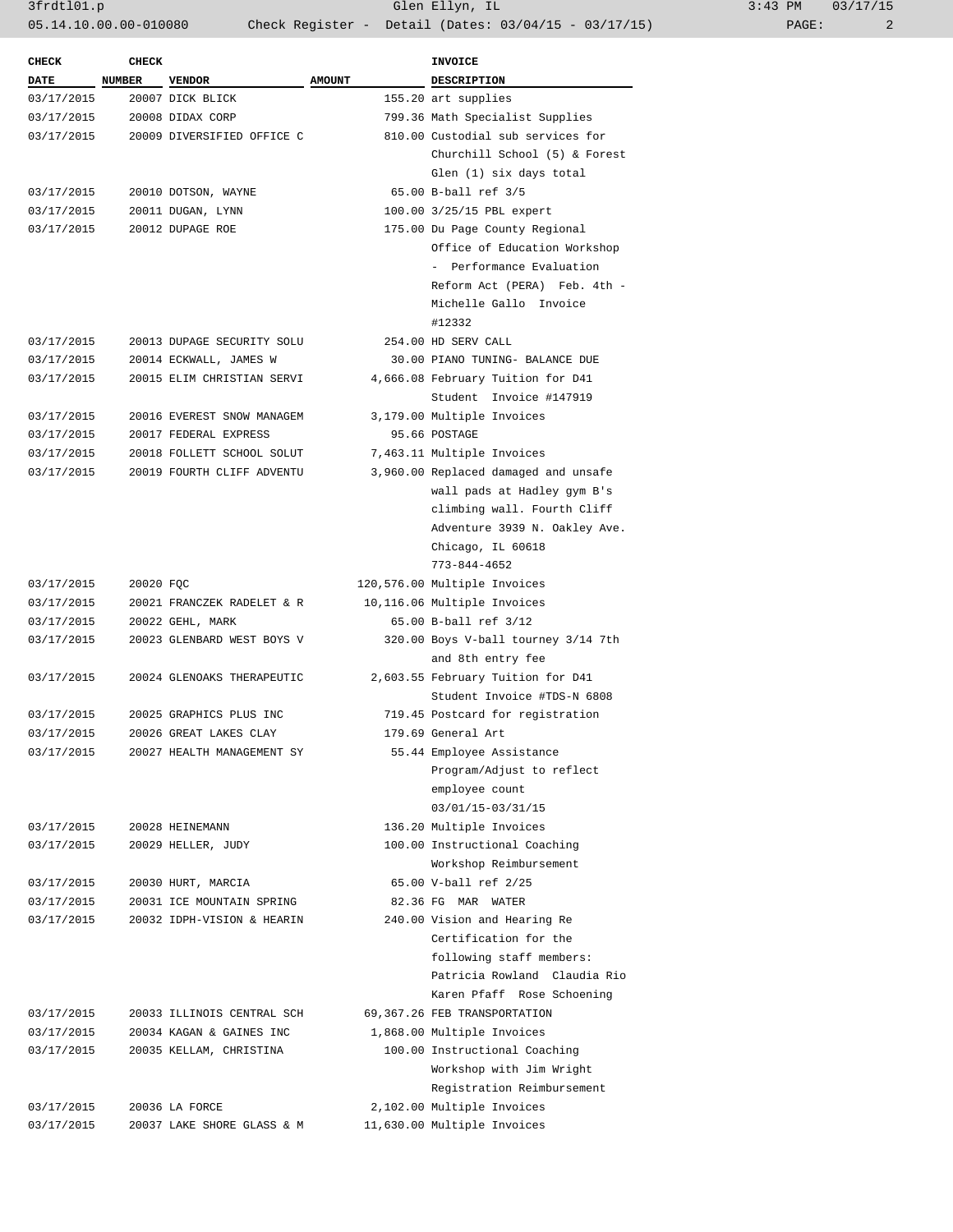3frdtl01.p Glen Ellyn, IL 3:43 PM 03/17/15 05.14.10.00.00-010080 Check Register - Detail (Dates: 03/04/15 - 03/17/15) PAGE: 3

| <b>CHECK</b> | <b>CHECK</b>  |                            |               | <b>INVOICE</b>                         |
|--------------|---------------|----------------------------|---------------|----------------------------------------|
| <b>DATE</b>  | <b>NUMBER</b> | <b>VENDOR</b>              | <b>AMOUNT</b> | DESCRIPTION                            |
| 03/17/2015   |               | 20038 LEARNING TECHNIOUES  |               | 225.00 Payment for Workshop- Tanya     |
|              |               |                            |               | Pearce attending on April 30,<br>2015. |
| 03/17/2015   |               | 20039 LEGO EDUCATION       |               | 1,562.93 Multiple Invoices             |
| 03/17/2015   |               | 20040 LEWIS, KELLY         |               | 30.76 Supplies for engineering kit     |
|              |               |                            |               | challenge                              |
| 03/17/2015   |               | 20041 LIBERTYVILLE TILE &  |               | 3,764.00 Multiple Invoices             |
| 03/17/2015   |               | 20042 LIFE FITNESS         |               | 2,790.92 this order is for 2           |
|              |               |                            |               | CPO (certified pre owned)              |
|              |               |                            |               | integrity upright exercise             |
|              |               |                            |               | bike. I already have                   |
|              |               |                            |               | recieved a quote with a                |
|              |               |                            |               | reduction in the retail                |
|              |               |                            |               | price. the quote # is                  |
|              |               |                            |               | $2253949 - 1r$ .<br>The sales rep      |
|              |               |                            |               | that i have been                       |
|              |               |                            |               | communicating with is James            |
|              |               |                            |               | Holik. office #                        |
|              |               |                            |               | 1847-226-9033 fax                      |
|              |               |                            |               | $630 - 599 - 1392$ .                   |
| 03/17/2015   |               | 20043 MACNEAL SCHOOL       |               | 4,019.26 February Tuition for D41      |
|              |               |                            |               | Student Invoice #13046                 |
| 03/17/2015   |               | 20044 MAIL N STUFF         |               | 25.19 POSTAGE                          |
| 03/17/2015   |               | 20045 MARKS, JOESPH        |               | 65.00 B-ball ref 2/26                  |
| 03/17/2015   |               | 20046 MARQUARDT SCHOOL DIS |               | 58,523.19 Food service - February 2015 |
| 03/17/2015   |               | 20047 MCHENRY GLASS & MIRR |               | 35,530.00 Multiple Invoices            |
| 03/17/2015   |               | 20048 METRO PROFESSIONAL P |               | 3,261.03 Multiple Invoices             |
| 03/17/2015   |               | 20049 MODERNFOLD CHICAGO I |               | 2,767.00 Multiple Invoices             |
| 03/17/2015   |               | 20050 MPZ MASONRY INC      |               | 16,559.00 BF MASONRY                   |
| 03/17/2015   |               | 20051 NELSON FIRE PROTECTI |               | 2,234.00 Multiple Invoices             |
| 03/17/2015   |               | 20052 NORTHERN ILLINOIS GA |               | 4,019.42 Multiple Invoices             |
| 03/17/2015   |               | 20053 OFFICE DEPOT         |               | 1,279.24 Multiple Invoices             |
| 03/17/2015   |               | 20054 ORKIN LLC            |               | 1,712.00 Multiple Invoices             |
| 03/17/2015   |               | 20055 PALOS SPORTS INC     |               | 706.70 Pe supplies, stop watches,      |
|              |               |                            |               | cones, volleyball standard             |
| 03/17/2015   |               | 20056 PARKLAND PREPARATORY |               | 6,526.98 February Tuition for D41      |
|              |               |                            |               | Student Invoice #1045                  |
| 03/17/2015   |               | 20057 PARKWAY FORMING      |               | 5,248.00 AL BLDG/SITE/CONCRETE         |
| 03/17/2015   |               | 20058 PARVIIN-CLAUSS SIGN  |               | 800.00 FG SIGN - DISTRICT PORTION      |
| 03/17/2015   |               | 20059 PEDERSEN COMPANY     |               | 534.00 AL LANDSCAPING                  |
| 03/17/2015   |               | 20060 PEPPERS, BOB         |               | 65.00 B-ball ref 3/3                   |
| 03/17/2015   |               | 20061 PEPPER, J W & SONS   |               | 100.48 Chorus Music                    |
| 03/17/2015   |               | 20062 PERCEPTUM SOLUTIONS, |               | 285.00 IEP PAL Licenses                |
|              |               |                            |               | Klemm/Leska/DiSilvestro                |
|              |               |                            |               | Forest Glen School                     |
| 03/17/2015   |               | 20063 POLENDER, WES        |               | 65.00 B-ball ref 2/26                  |
| 03/17/2015   |               | 20064 PYONE, CHO           |               | 1,368.75 Multiple Invoices             |
| 03/17/2015   |               | 20065 QUINLAN & FABISH MUS |               | 208.20 Multiple Invoices               |
| 03/17/2015   |               | 20066 REALLY GOOD STUFF IN |               | 35.01 Classroom Supplies               |
| 03/17/2015   |               | 20067 REGES, CRAIG         |               | 65.00 B-ball ref 3/3                   |
| 03/17/2015   |               | 20068 ROBINETTE DEMOLITION |               | 7,150.00 Multiple Invoices             |
| 03/17/2015   |               | 20069 RODRIGUEZ, SARAH     |               | 100.00 Instructional Coaching          |
|              |               |                            |               | Workshop with Jim Wright               |
|              |               |                            |               | Registration Reimbursement             |
| 03/17/2015   |               | 20070 ROSCOE CO            |               | 316.85 Multiple Invoices               |
| 03/17/2015   |               | 20071 SAM'S CLUB           |               | 170.77 Multiple Invoices               |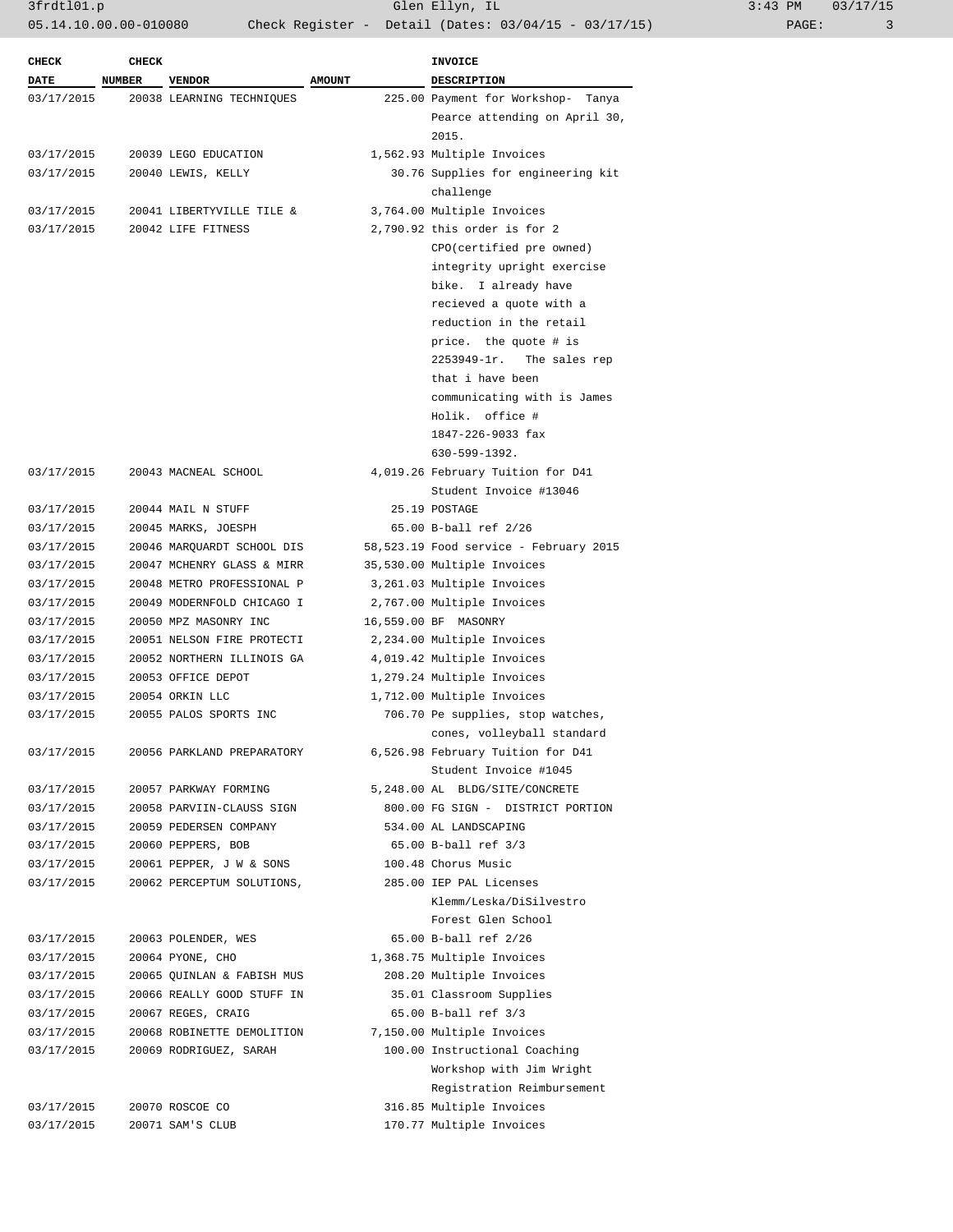| <b>CHECK</b><br><b>CHECK</b>                            | <b>INVOICE</b>                                    |
|---------------------------------------------------------|---------------------------------------------------|
| DATE<br><b>NUMBER</b><br><b>AMOUNT</b><br><b>VENDOR</b> | <b>DESCRIPTION</b>                                |
| 03/17/2015<br>20072 SASED                               | 9,729.75 FY15 HI Tuition Prebill                  |
|                                                         | Invoice #1001500486 D 41                          |
|                                                         | student                                           |
| 03/17/2015<br>20074 SCHOOL SPECIALTY                    | 1,604.83 Multiple Invoices                        |
| 03/17/2015<br>20075 SCHROEDER ASPHALT SE                | 1,109.00 CH ASPHALT PAVING                        |
| 03/17/2015<br>20076 SEAL OF ILLINOIS                    | 8,220.92 February Tuition for 2 D41               |
|                                                         | Students Invoice #5165                            |
| 03/17/2015<br>20077 SHAW MEDIA                          | 177.36 Legal Ad for TMC Meeting at                |
|                                                         | District 41 Special                               |
|                                                         | Education - Private/Parochial                     |
|                                                         | Meeting required by the State                     |
| 03/17/2015<br>20078 SHUMATE, HILLARY                    | 100.00 Instructional Coaching                     |
|                                                         | Workshop with Jim Wright                          |
|                                                         | Registration Reimbursement                        |
| 03/17/2015<br>20079 SKYWARD INC                         | 31,235.00 Multiple Invoices                       |
| 03/17/2015<br>20080 SOARING EAGLE ACADEM                | 30,845.60 Multiple Invoices                       |
| 03/17/2015<br>20081 SOCIAL THINKING                     | 114.00 2/18/2015<br>Zukauskas                     |
|                                                         | classroom supplies                                |
| 03/17/2015<br>20082 SOUTH SIDE CONTROL S                | 287.11 VALVES AND ACTUATORS                       |
| 03/17/2015<br>20083 STEEL MANAGEMENT                    | 12,200.00 Multiple Invoices                       |
| 03/17/2015<br>20084 SZAJKOVICS, SAM                     | 20.47 Rechargeable batteries for                  |
|                                                         | the wireless microphones in                       |
|                                                         | the pe areas. I paid cash                         |
|                                                         | for these items so can I                          |
|                                                         | please be reimbursed out of                       |
|                                                         | the pe budget. I have                             |
|                                                         | submitted the receipt to                          |
|                                                         | Colleen Costello.                                 |
| 03/17/2015<br>20085 TERRACON                            | 475.00 Construction testing services              |
|                                                         | for FG                                            |
| 03/17/2015<br>20086 THE OMNI GROUP                      | 58.50 CPI 403(b) - Invoice#                       |
|                                                         | 1503-7801                                         |
| 03/17/2015<br>20087 THOMPSON, REBECCA                   | 43.75 Translating                                 |
| 03/17/2015<br>20089 TIGERDIRECT.COM                     | 9,872.82 Multiple Invoices                        |
| 03/17/2015<br>20090 TOLEDO PHYSICAL EDUC                | 102.06 Dodgeballs                                 |
| 03/17/2015<br>20091 TRAN, LAN PHUONG                    | 25.00 Translating in                              |
|                                                         | Vietnamese-REPLACEMENT CHECK                      |
| 03/17/2015<br>20092 TRU-LINK FENCE                      | 748.00 BF FENCING                                 |
| 03/17/2015<br>20093 UNISOURCE GREAT LAKE                | 4,227.30 Multiple Invoices                        |
| 03/17/2015<br>20094 VANGUARD ENERGY SERV                | 16,674.04 GAS 2/1-2/28/15                         |
| 03/17/2015<br>20095 VERIZON WIRELESS                    | 565.24 CELL PHONES 1/27-2/26                      |
| 20096 VILLAGE OF GLEN ELLY<br>03/17/2015                | 4,158.10 Multiple Invoices                        |
| 20097 VORTEX COMMERCIAL FL<br>03/17/2015                | 1,165.00 Remove Carpeting and install             |
|                                                         | VCT flooring at Hadley room                       |
|                                                         | #105 due to an IEQ request                        |
|                                                         | from staff member                                 |
| 03/17/2015<br>20098 WAGEWORKS                           | 335.94 FSA administration                         |
| 20099 WASTE MANAGEMENT WES<br>03/17/2015                | 3,110.76 Multiple Invoices                        |
| 03/17/2015<br>20100 WATCHMINDER                         | 78.00 Tool for resource teacher at                |
|                                                         | Forest Glen to help Special                       |
|                                                         | Ed Student with Independence                      |
|                                                         |                                                   |
| 20101 WAYT, HEATHER                                     | 66.25 Refund                                      |
| 03/17/2015                                              |                                                   |
| 20102 WEST MUSIC CO                                     | 592.49 Music supplies                             |
| 03/17/2015<br>03/17/2015<br>20103 WHEELER, KAYLA        | 318.20 Multiple Invoices<br>65.00 V-ball ref 3/11 |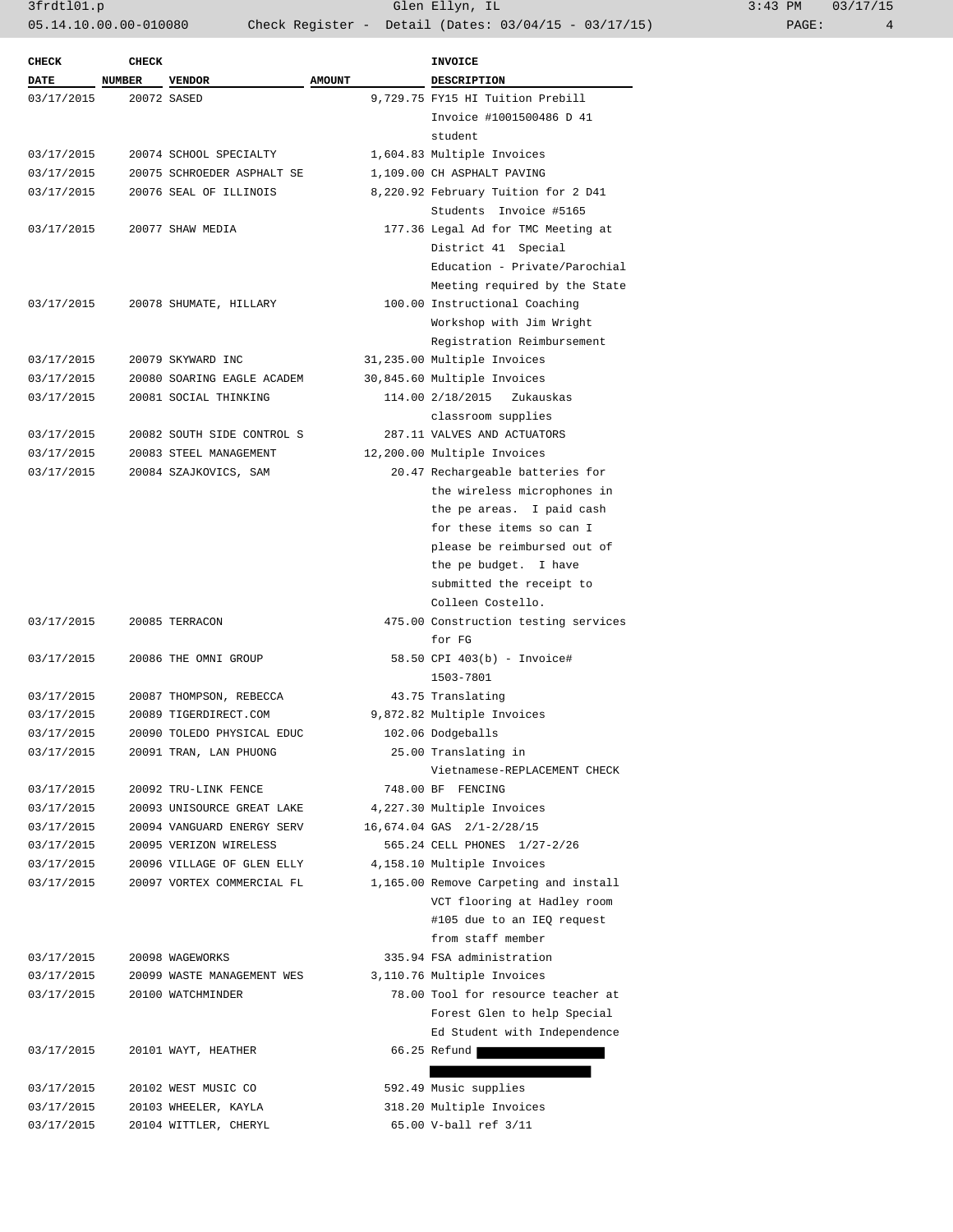3frdtl01.p Glen Ellyn, IL 3:43 PM 03/17/15 05.14.10.00.00-010080 Check Register - Detail (Dates: 03/04/15 - 03/17/15)

| <b>CHECK</b>                   | <b>CHECK</b>  |                                           |               | <b>INVOICE</b>                           |
|--------------------------------|---------------|-------------------------------------------|---------------|------------------------------------------|
| <b>DATE</b>                    | <b>NUMBER</b> | <b>VENDOR</b>                             | <b>AMOUNT</b> | <b>DESCRIPTION</b>                       |
| 03/17/2015                     |               | 20106 ALEXIAN BROTHERS BEH                |               | 2,000.00 Mandatory examination for       |
|                                |               |                                           |               | employee                                 |
| 03/17/2015                     |               | 20107 BIRDSELL, ANTONIETTA                |               | 35.90 3/15/2015 Birdsell classroom       |
|                                |               |                                           |               | supplies                                 |
| 03/17/2015                     |               | 20108 CREATIVE SMARTS INC                 |               | 1,230.00 Greg Tang Math Workshop         |
|                                |               |                                           |               | Fluency with Fractions -- May            |
|                                |               |                                           |               | 7, 2015                                  |
| 03/17/2015                     |               | 20109 CREATIVE SMARTS INC                 |               | 1,435.00 Greg Tang Math Workshop May     |
|                                |               |                                           |               | 7, 2015                                  |
| 03/17/2015                     |               | 20110 FIRM SYSTEMS                        |               | 217.75 Fingerprints from                 |
|                                |               |                                           |               | 02/04/15-02/25/15 Statement              |
|                                |               |                                           |               | date-03/10/15 Invoice                    |
|                                |               |                                           |               | #0949371-IN -with a credit of            |
|                                |               |                                           |               | 334.25                                   |
| 03/17/2015                     |               | 20111 MY LEARNING PLAN INC                |               | 3,930.00 Annual MLPOASYS subscription    |
|                                |               |                                           |               | Invoice #33731                           |
| 03/17/2015                     |               | 20112 PADDOCK PUBLICATIONS                |               | 35.65 Legal Ad - Notice of Public        |
|                                |               |                                           |               | Meeting TMC -                            |
|                                |               |                                           |               | Private/Parochial Special                |
|                                |               |                                           |               | Education Dept                           |
|                                |               | 03/13/2015 201400407 GLEN ELLYN EDUCATION |               | 10,980.13 Payroll accrual                |
|                                |               | 03/13/2015 201400409 ILLINOIS DEPT OF REV |               | 39,282.52 Multiple Invoices              |
|                                |               | 03/13/2015 201400410 INTERNAL REV SERVICE |               | 199,601.27 Multiple Invoices             |
|                                |               | 03/13/2015 201400411 EXPERT PAY           |               | 1,613.92 Payroll accrual                 |
| 03/13/2015 201400412 T H I S   |               |                                           |               | 19,065.14 Multiple Invoices              |
|                                |               | 03/13/2015 201400413 TEACHERS RETIREMENT  |               | 108,464.81 Multiple Invoices             |
| 03/13/2015 201400414 WAGEWORKS |               |                                           |               | 5,666.57 Multiple Invoices               |
|                                |               | 03/13/2015 201400415 THE OMNI GROUP       |               | 39,155.03 Multiple Invoices              |
|                                |               | 03/12/2015 201400416 EDUCATIONAL BENEFIT  |               | 420,469.78 Health, Dental, AD&D and Life |
|                                |               |                                           |               | Insurance                                |
|                                |               | 03/12/2015 201400417 EFLEX GROUP          |               | 442.98 HRA - Administration Fees         |
|                                |               |                                           |               | Invoice #502863                          |
|                                |               | 03/12/2015 201400418 EFLEX GROUP          |               | 21,400.00 HRA semi-annual fee            |
| 03/13/2015 201400419 REV TRAK  |               |                                           |               | 1,385.64 RevTrak - February 2015         |
| 03/13/2015 201400420 T H I S   |               |                                           |               | 5,649.24 THIS Fund - Invoice#195344      |
|                                |               | Totals for checks                         | 1,647,947.08  |                                          |